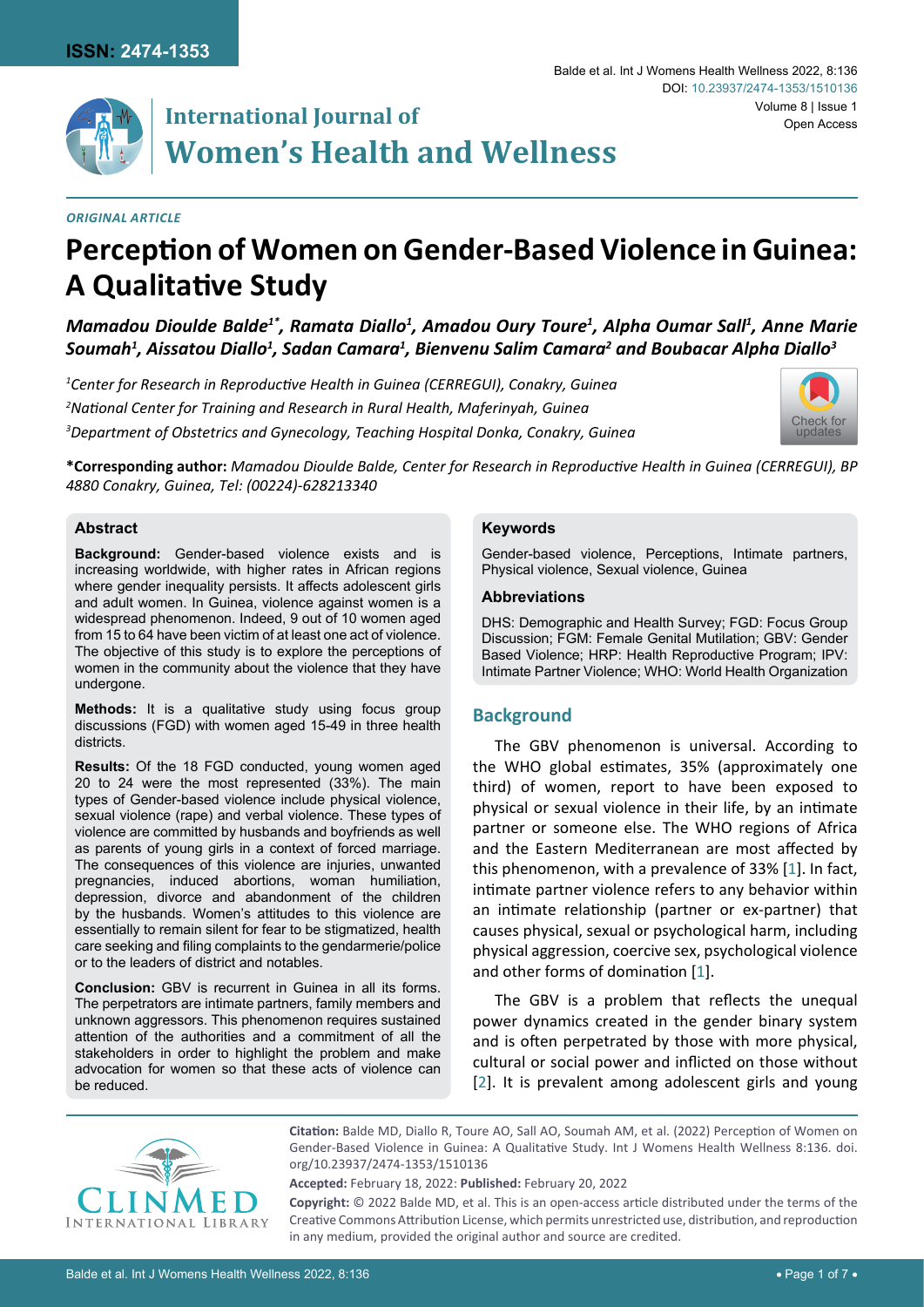adult women of low- and middle-income countries. Indeed, 28% of adolescent girls and 29% of young adult women reported to have experienced physical or sexual violence in their life, with the highest prevalence in the Eastern and Southern African region according to a quantitative study derived from the Demographic Health Survey (DHS) [\[3](#page-6-4)].

Violence against women is a widespread phenomenon in Guinea. Indeed, the results of a survey conducted in 2009 revealed a prevalence of 91.9% of GBV, at least 9/10 women aged from15 to 64 have been victims of an act of violence since the age of 15. Among these, 36.5% were victims during the last 12 months preceding the survey [\[4\]](#page-6-5). Furthermore, at the age of 15 years, 24% of the girls live in a couple, this early marriage is a factor contributing to GBV in Guinea.

Another national survey conducted in 2016 on GBV reported that 55.7% of women reported to be victims of physical violence and 29.3% of sexual violence [[5](#page-6-2)]. Guinean legislation stipulates laws against all forms of gender-based violence, but due to the ignorance of these laws, the economic vulnerability including sociocultural factors (religion, customs), victims' recourse is restricted. A training program for providers on the management of GBV has been developed, but it has not been widely distributed [[5](#page-6-2)]. This is why it is important to understand this topic in order to get the opinions of women in the community on the violence perpetrated against them. It was noted that female genital mutilation (FGM), another form of GBV which is deeply rooted in Guinea (95% of women aged 15-49 have undergone FGM/Cutting), will not be included in this study due to its scope, associated factors and specific characteristics [[6](#page-6-6),[7](#page-6-7)].

# **Objective of the Study**

To explore perceptions and attitudes of women in the community towards GBV.

## **Specific objectives**

- **•** Determine the magnitude of GBV
- **•** To identify the types of violence experienced by women
- **•** To determine the consequences of violence for women's health
- **•** To describe women's attitudes towards GBV

#### **Study setting**

The Republic of Guinea is a coastal country in the West African region, covering an area of 245,857  $km^2$ , with a population estimated at 12,877,894 in 2021. It is comprised of four natural regions, and eight administrative regions including the capital Conakry. The majority of the Guinean population is strongly influenced by gender biases and stereotypes that assign

social positions to men and women. This perception of male-female relations establishes a real supremacy of the first over the second. Under the leadership of the Ministry of Social Action, Promotion of Women and Children, true progress has been made with the support of technical and financial partners, to fight against all forms of GBV. Legislative and regulatory texts have been adopted, and new institutions have been created or strengthened, such as the Office for the Protection of Gender, Childhood and Morals [[5](#page-6-2)].

## **Methods**

This is a cross-sectional qualitative study of women aged from 15 to 49 years in the community.

## **Study sites**

To guarantee national representativeness on this issue, which is strongly customs-based, the prefectures of Mamou, Dabola and Lola, located in the different natural regions of Guinea, were targeted for this study.

## **Sampling**

A random draw was carried out to select one urban and rural area per prefecture. The selection of FGD participants was done with the help of a local community guide and with the support of local women's association leaders.

## **Data collection techniques**

Eighteen FGDs were equally conducted between urban and rural areas from September to October 2014. To conduct FGDs, Interviewers and supervisors received training on the use of the FGD guide for this study (magnitude, types, health consequences, women's attitudes).

#### **Data analysis**

The strategic assessment technique developed by the WHO/HRP with the use of similarity and difference tables was used to analyze the data collected in the field [\[8](#page-6-3)].

## **Ethical considerations**

The National Health Research Ethics Committee of Guinea validated the study protocol. The procedure for obtaining informed consent from participants was followed throughout the data collection. Confidentiality of the information collected was ensured during and after the study.

#### **Results**

[Table 1](#page-2-0) shows that adolescent girls aged from 15 to 19 years constitute more than a quarter (26%) of the study population and young women in the age group of 20-24 years represent 33% of it. Among them, 64.9% were married; 29.2% were housewives and almost half (49.4%) had no schooling.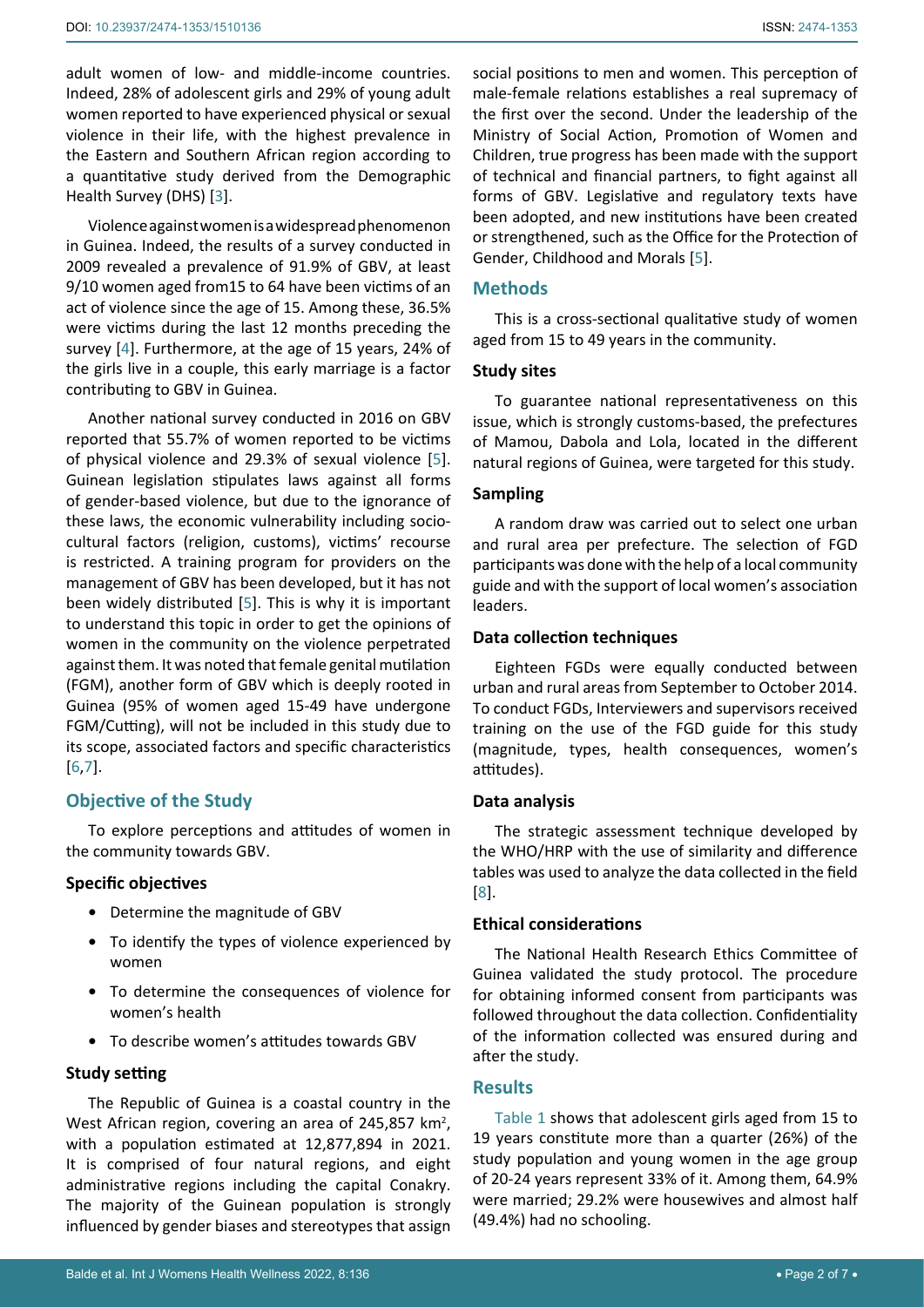|                           | Urban $N = 83$   | $\%$ | Rural $N = 73$ | $\%$        | Total $N = 154$ | $\%$ |
|---------------------------|------------------|------|----------------|-------------|-----------------|------|
| Age                       |                  |      |                |             |                 |      |
| 15-19 Years               | 16               | 19.8 | 24             | 32.9        | 40              | 26.0 |
| 20-24                     | 28               | 34.6 | 23             | 31.5        | 51              | 33.1 |
| 25-30                     | 18               | 22.2 | 13             | 17.8        | 31              | 20.1 |
| 31-35                     | $\overline{2}$   | 2.5  | 3              | 4.1         | 5               | 3.2  |
| 36-40                     | $\overline{4}$   | 4.9  | $\overline{7}$ | 9.6         | 11              | 7.1  |
| 41-45                     | 13               | 16.0 | $\mathsf 3$    | 4.1         | 16              | 10.4 |
| <b>Total</b>              | 81               | 100  | 73             | 100         | 154             | 100  |
| <b>Educational level</b>  |                  |      |                |             |                 |      |
| Any                       | 36               | 44.4 | 40             | 54.8        | 76              | 49.4 |
| Primary                   | 17               | 21.0 | 14             | 19.2        | 31              | 20.1 |
| Secondary                 | 21               | 25.9 | 17             | 23.3        | 38              | 24.7 |
| Professional              | $\mathfrak{S}$   | 3.7  | 0              | 0           | 3               | 1.9  |
| Superior                  | $\overline{4}$   | 4.9  | $\overline{c}$ | 2.7         | $\,6\,$         | 3.9  |
| <b>Total</b>              | 81               | 100  | 73             | 100         | 154             | 100  |
| Occupation                |                  |      |                |             |                 |      |
| Housewife                 | 15               | 18.5 | 30             | 41.1        | 45              | 29.2 |
| Pupil/Student             | 15               | 18.5 | 16             | 21.9        | 31              | 20.1 |
| Dressmaker                | 13               | 16.0 | 10             | 13.7        | 23              | 14.9 |
| Trader                    | 11               | 13.6 | 9              | 12.3        | 20              | 13.0 |
| Cultivator                | $\boldsymbol{9}$ | 11.1 | 3              | 4.1         | 12              | 7.8  |
| Teacher/Health worker     | $\,6\,$          | 7.4  | $\mathbf{1}$   | 1.4         | $\overline{7}$  | 4.5  |
| Hairdresser               | 5                | 6.2  | 1              | 1.4         | $\,6\,$         | 3.9  |
| Others                    | $\overline{7}$   | 8.6  | $\mathbf 3$    | 4.1         | 10              | 6.5  |
| <b>Total</b>              | 81               | 100  | 73             | 100         | 154             | 100  |
| <b>Marital status</b>     |                  |      |                |             |                 |      |
| Unmarried                 | 27               | 33.3 | 24             | 32.9        | 51              | 33.1 |
| Married                   | 52               | 64.2 | 48             | 65.8        | 100             | 64.9 |
| Widowed                   | $\mathbf{1}$     | 1.2  | $\mathsf 0$    | $\mathbf 0$ | $\mathbf{1}$    | 0.6  |
| Divorced                  | $\mathbf{1}$     | 1.2  | 1              | 1.4         | $\overline{a}$  | 1.3  |
| <b>Total</b>              | 81               | 100  | 73             |             | 154             | 100  |
| Number of living children |                  |      |                |             |                 |      |
| $0 - 2$                   | 52               | 64.2 | 55             | 75.3        | 107             | 69.5 |
| $3-5$                     | 20               | 24.7 | 16             | 21.9        | 36              | 23.4 |
| 6 et plus                 | 9                | 11.1 | $\overline{2}$ | 2.7         | 11              | 7.1  |
| <b>Total</b>              | 81               | 100  | 73             | 100         | 154             | 100  |

<span id="page-2-0"></span>**Table 1:** Socio-demographic characteristics of FGD participants.

#### **Types/Forms of GBV**

As illustrated by the following statements, physical (beatings), sexual and verbal violence as well as forced marriages were reported as the main types of GBV experienced by women in their community. For example, a young participant from an urban area confirmed:

"*I have a cousin who is unhappy at home. Her husband always beats her for; he does not like her very much. He sometimes beats or insults her in front of the neighborhoods. It's a situation that worries the whole family*".

Insults are also very frequent, especially in households. *"In our community, women are victim of all kinds of violence. We are insulted by our husbands. We are marginalized in decisions that concern our children. We are wronged in the sharing of inheritances. We are also beaten and hurt by our husbands and their brothers. It is really pitiful to be a woman in this context."*

Concerning sexual violence perpetrated by husbands or sometimes by some young men in the neighborhood. A young woman living in a rural area report: "*Last time*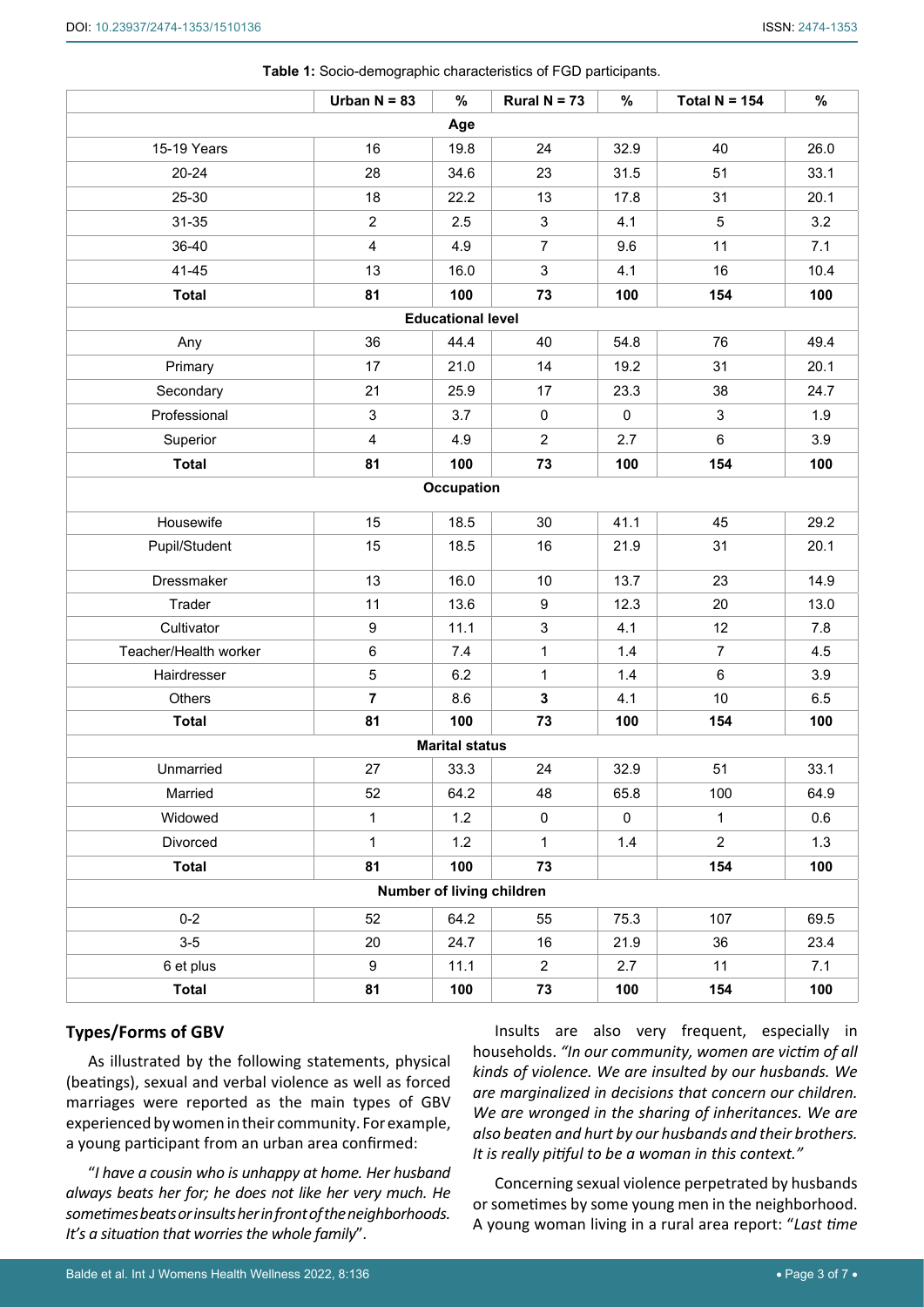*a girl was raped at home by her cousin in our district. The young man took advantage on the long absence of the mother, who was on a trip to Dabola. And the girl's brothers were at school."*

Sexual and intimate violence is common in households with the previous of forced and often early marriage. A young woman in a rural area explains that:

"*When a girl is married by force, most often there is fight in the home. Her husband often beats her because she has no love for him and he wants to force her to have sex."*

Concerning forced marriages, a participant from an urban area insists on the full responsibility of parents in the GBV: "*Yes, we have cases of forced marriages. A 15-year-old girl was forced to marry an adult man that she did not want. The man with whom she wanted to get married was the father of one her friends, you see? She was obliged to get married to a man that she didn't love. This act can traumatize her during all her lifetime. This girl's parents deprived her of everything. We can say that she was a victim of violence by her own parents."*

#### **GBV perpetrators**

Most of the participants said that husbands are the main perpetrators of GBV. Husbands are very violent and use every argument to hurt their wives, as reported by a 28-year-old woman in an urban area: *"We are much mistreated by our husbands. I myself have just been sent back to my parents because one day, being ill, I couldn't work in the household. So when my husband arrived, there was no food. He didn't ask. He made me leave the house with a slap. I had to sleep at the neighbors. In the morning he looked for a vehicle, put all my belongings in and sent me to my parents."*

Sometimes it is the husband's younger brother who comes to beat the wife, as reported by this rural 40-year-old woman: *"Of course, violence exists here. Let me tell you that my husband's younger brother came to beat me at home because of his sister who lives with us. When I told my husband what his brother did to me, he took his brother's share again. On top of that, he insulted me like a child. I didn't have means than leaving my own fight to God."*

But in addition, mainly girls' boyfriends are strongly accused of acts of physical violence that can lead to injuries. A young participant from an urban center explains: *"Here, many girls are victim of beatings and injuries from their boyfriends, who are sometimes very demanding, as if they were their husbands. It's really difficult when the person you trust hurts you too much."*

According to a participant from an urban area, it is very risky to walk around at night in some neighborhoods because the possibility of being assaulted by young people under drugs.

*"There are corners in the city here where you don't dare to go alone there at late hours otherwise the young people gather to smoke, as soon as a girl goes there alone, they go and rape her*."

The parents can perpetrate physical and psychological violence against girls in a context of early and forced marriage. A woman from urban center reports:

*"I am not saying that violence against women does not exist here, but it is not too widespread. The cases I have seen are that, the parents of a young girl who was only 12-years-old decided to give her to marriage but the girl didn't want at all. I saw her father who tied her up and beat her badly until her whole body became a mess. Under the pretext that she wants to dishonor him."*

## **Consequences of GBV**

There are many consequences. For example, rape can lead to unwanted pregnancies. This can lead to induced abortions. A young student from a school explains: *"The consequences of violence are numerous. There are pregnant women who commit abortions or give birth prematurely when they are beaten and they are too stressed. We also have cases of induced abortions because of shame. Because if a girl who is victim of rape is unlucky enough to get pregnant, she will try to abort the pregnancy. This puts her life at risk. Afterwards, she may not be able to have a child anymore."*

Furthermore, in the case of a pregnancy resulting from rape, the perpetrators often refuse to acknowledge paternity; this leads to the humiliation of the woman and her family. A young woman from a rural area report: "*Girls who are raped by their boyfriends end up with unwanted pregnancies that the boyfriends refuse to recognize. So you will see that she is shunned in her own family and even in her surroundings."*

A young woman living in an urban area also insists on this shaming of women: *"Talking about the consequences of rape, there are many unwanted pregnancies here that lead to abortions with all the problems. There are girls who are not married that get pregnant. They will no longer have any respect in their family and even in their surroundings."*

Pregnancies resulting from rape are sometimes accompanied by depression of the victim. A young woman in an urban area report: "*Women who are victim of violence or rape are often depressed. Others are so ashamed that they find it difficult to go out in the community. Some of them prefer to move to another neighborhood because of the stigma*."

Participants in the FGDs also reported that physical violence sometimes leads to injuries and even fractured limbs in female victims, as this 25-year-old girl reports: "*We women are forced to follow what our parents tell us. I have got an older sister who ran away from her*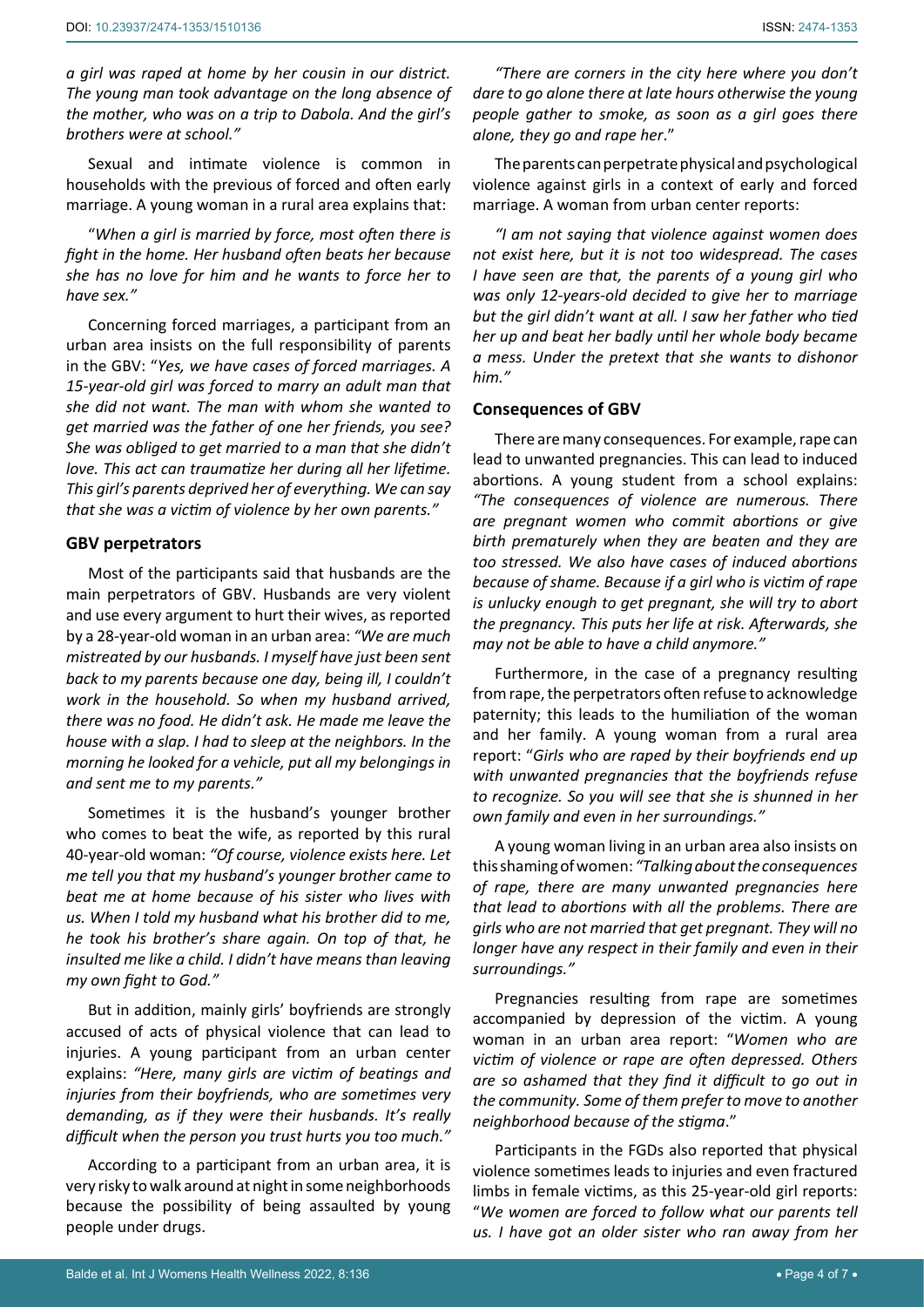*husband who almost killed her. She says that he requires sex every day, morning and night. Then, the day she refuses, he beats her. One day he broke her arm and then apologized. My sister has decided never love him anymore even if we have to kill her. She said that she won't go back to her husband.*"

Divorce is another consequence of domestic violence cited in several FGDs. For example, a young married girl in a rural area explains: "*I left my first husband because of this. Every time he used to insult and beat me, especially on the day he was drunk. And that day, I would not have peace of mind. I did everything I could but I realized that I would always have problem him. I went one day to tell my parents that I could no longer stay with him. Fortunately, I did not have a child with him.*"

These separations as a result of domestic violence can lead to the husband abandoning his children. A 25-year-old woman from an urban area explains:

"*Violence has more consequences. Especially if it leads to divorce. I am telling you this because I divorced my first husband. But I know that it caused difficulties in the education of my children. You know that men, when they abandon a woman, do the same thing to the children and this has a direct impact on their education*."

## **Attitudes towards GBV**

As for the attitude of women and their families towards GBV, the first one is silence, followed by the care and the steps to take after the violence. Because of the fear of parents' reactions or stigmatization in the community, girls who have been raped are sometimes forced to remain silent, as these urban adolescents explain:

*"The problem is that some girls, when they are raped, do not dare to talk to their family members or friends because they are ashamed or they fear discrimination. The pregnancy is discovered when they start to get sick and the family sends them to the hospital."*

This silence is also observed among married women in domestic violence cases for discretionary reasons: "*We try to talk about it as a family, but sometimes we keep quiet. Otherwise, everyone will say that you filed a complaint against your husband with the authorities. You won't be welcome in the community. If you divorce, you won't find a husband because people will label you as a woman who doesn't respect men"*

In addition, women victim of physical violence go to local health facilities (hospitals, health centers) for treatment, especially in case of injuries or fractures.

*"We go to the hospital for treatment of violence, and the injuries are treated. But you know that scars and after-effects can remain on the victim…."*

In the case of legal proceedings, the complaints

of the families of victims of physical and sexual violence (including rape) are mainly addressed to the gendarmerie and the police: *"In cases of rape of young girls on the first day, we often start with the hospital to treat the girl. Then the family of the perpetrator is summoned to the gendarmerie".*

Complaints are also filed with the neighborhood leaders and the family of the perpetrator of the rape or physical violence (assault and battery). The following quotes speak for themselves:

*"In our community, the victims' families most often turn to the rapist's family if he has been identified by the girl. If there is no agreement, the complainants turn to the gendarmerie or other security services."*

*"When there are fights between girls and their boyfriends, the girl's parents go to the boy's family, to the authorities such as the police. If there are injuries, the girl is taken to hospital for a check-up and treatment*."

In cases of domestic violence, mediation within the family or with community leaders is prioritized.

*"When there is a problem between a husband and his wife, the woman goes first to her in-laws to talk about it and if they do not manage to resolve it, she goes to her parents' house".*

*"The women victim of violence also turns to the local notables and imams in the hope that they will be able to sensitize their husbands and bring them to quit violence".*

## **Discussions**

Gender-based violence is a widespread phenomenon in Guinea. It is observed in many countries around the world, to various extents. Indeed, women are constantly exposed to threats of violence, especially domestic violence [[9](#page-6-8)-[11](#page-6-9)].

*The main forms* of violence against women observed in our study are physical violence in the form of beatings, sexual violence (including rape) and verbal violence as well. The same observation has been made by several authors. In Ghana and Brazil, sexual violence was also accompanied by physical and psychological violence [[12](#page-6-10),[13\]](#page-6-11). Also in Nigeria, physical violence was the most common type experienced by women (58.1%) [\[14](#page-6-12)]. In another school-based study in Ethiopia, sexual violence and physical violence were 37.2% and 56.3% respectively [\[15](#page-6-13)]. In addition, other authors have reported harassment [[16](#page-6-14),[17\]](#page-6-15). A systematic review in sub-Saharan Africa also reveals other forms including emotional violence (29.40%) [[18\]](#page-6-16). A study in Pakistan also reports other types of violence against women in the community besides physical and verbal violence, including controlling behavior of the husband, conflicts with in-laws, overload of domestic work and the threat to leave or remarry [[19](#page-6-17)].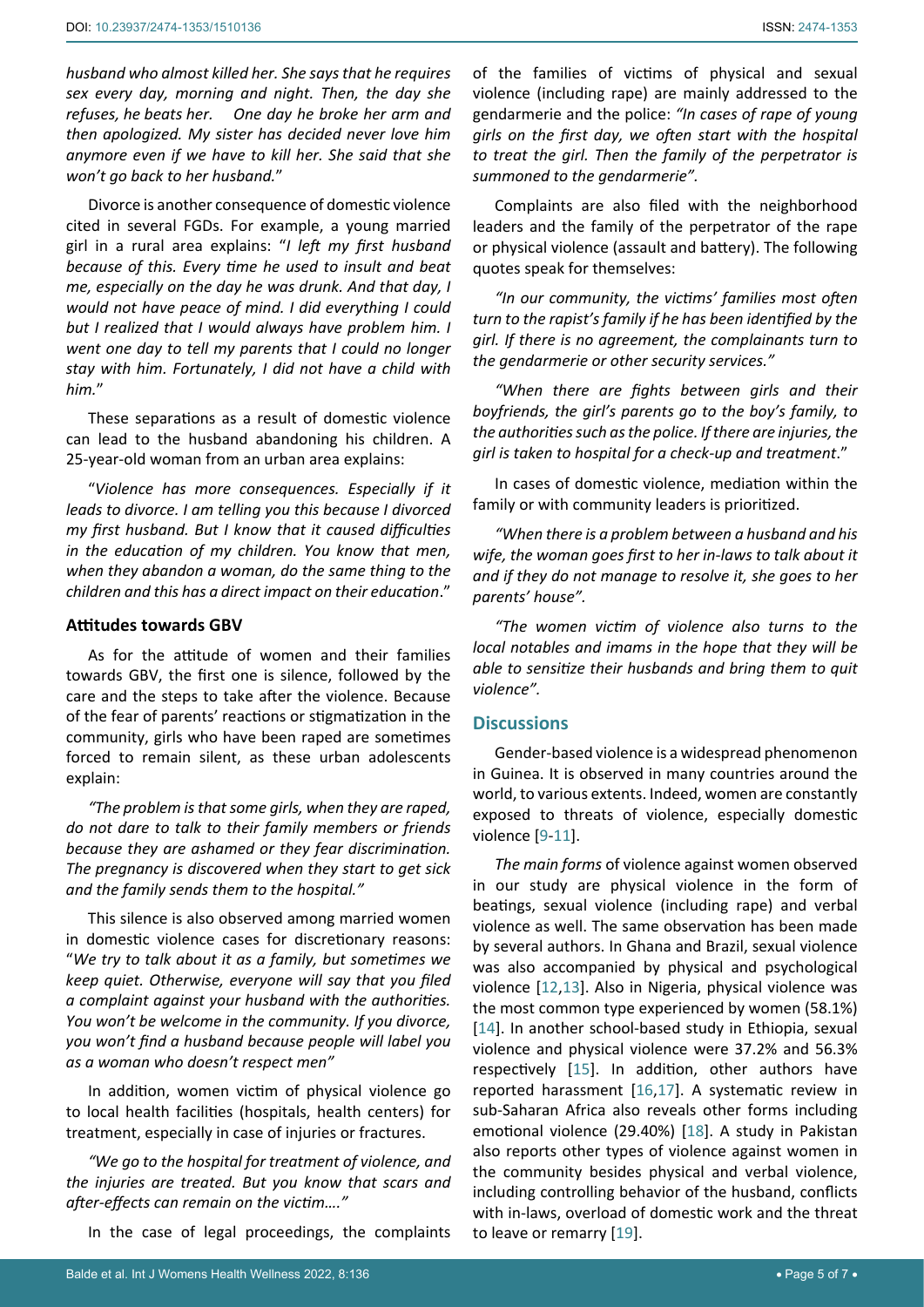*The Perpetrators of GBV* in Guinea is often perpetrated in households by women's husbands, in neighborhoods by girls' boyfriends and also at family level, by the parents of young girls in cases of forced marriage. The perpetrators of violence against women are described differently in other studies on GBV, depending on the circumstances in which they occur. For example, women's intimate partners are often cited in cases of sexual violence [[10](#page-6-20),[20](#page-6-21)-[22](#page-6-22)]. Perpetrators can also be unknown aggressors [\[10](#page-6-20),[13](#page-6-11)], as in our study, or known aggressors in the community [[10\]](#page-6-20). Alcohol abuse has been cited in our study and by other authors as a factor contributing to the occurrence of physical and sexual violence [\[15](#page-6-13),[16](#page-6-14),[22](#page-6-22)[-26\]](#page-6-23). In Northern Macedonia, other major risk factors have been identified, such as the perpetrator's poor economic status, low level of education, unemployment, male privilege and the woman's subordinate status [[23](#page-6-24)].

*Consequences of GBV* are multiples. According to our data, rape can lead to unwanted pregnancies, resulting in a high rate of induced abortions and the humiliation of women and their families. In addition, there are cases of depression of the victim woman. Our study also revealed that physical violence often leads to injuries, including broken limbs. Divorce and abandonment of children by the husband are others consequences of domestic violence. These different effects have also been reported by other authors, such the risk of induced abortion [[27\]](#page-6-25). As in our study, female victims of GBV are also stigmatized in the Caribbean and in Pakistan [[2,](#page-6-1)[19](#page-6-17)]. The same applies to feelings of shame and guilt, which often prevent victims from seeking help from health professionals [[2](#page-6-1),[19\]](#page-6-17). In Ghana, women have suffered physical injuries, psychological problems, sexual and reproductive health problems and suicidal thoughts as a result of violence [[12](#page-6-10)]. These health problems have significantly affected their economic activities and impoverished their income. Sexual violence thus clearly interferes with women's empowerment [[12](#page-6-10)].

#### **Women's attitudes towards GBV**

This study reveals that girls who have been raped often remain silent for fear of their parents or of stigmatization in the community. This phenomenon was also highlighted among women who married to save their homes. Physical violence is treated in health facilities. Families of victims of physical and sexual violence (including rape) file complaints with the security services, but also with neighborhood leaders and the family of the perpetrator of the rape or other physical violence. In the case of domestic violence, mediation within the family or with community leaders is the preferred option. In terms of GBV management, other authors highlight the limited availability of health services for GBV and the low use of these services like in Tanzania [\[28](#page-6-26)]. Many studies have noted, as in our results, the silence of married women, which is the result

of their "acceptance" of domestic violence. Indeed, the 2018 Guinea DHS reported that 48% of women think it is justified for a man to beat his wife if she refuses to have sexual intercourse with him and 54% when the woman goes out without her spouse's permission [\[6\]](#page-6-6). The prevalence of acceptance of intimate partner violence (IPV) is lower in Benin with 15.7% [[29](#page-6-18)].

Studies conducted in Ethiopia also show that intimate partner violence is accepted in the community in case of infidelity [[11](#page-6-9),[30\]](#page-6-19). For some women, GBV should be tolerated rather than condemned [\[11\]](#page-6-9). According to some authors, most women remain silent and very few defend themselves against violent husbands/partners [\[11](#page-6-9),[30](#page-6-19)]. The reason for women's silence is that they fear that the violence will intensify if they report it, and they fear the social stigma as well as the impact of the violence on the children [[2,](#page-6-1)[19](#page-6-17)].

## **Strengths and limitations**

This study explored women's perceptions of violence against them, focusing on the forms and consequences of GBV and the attitudes they adopt when they are victims. However, the lack of data on the causes and associated factors is a limiting factor of this study. Furthermore, the collection of men's opinions on GBV would have allowed us to better grasp the issue.

#### **Implications for practice and future research**

The results of this study could be used to develop programs to fight and prevent GBV. In order to strengthen the prevention and fight against GBV in Guinea, it would be important to conduct studies in the future, including a quantitative component that would analyze the causes and factors that contribute to the occurrence of violence against women. This research should also reach out to men in the community and other stakeholders (health care providers, security and judicial services workers).

## **Conclusion**

The GBV in all its forms is significant in Guinea. It is perpetrated by intimate partners, family members or unknown aggressors. Women often choose to remain silent in order to avoid other harmful consequences. This phenomenon should call for sustained community commitment through actions that will make everyone aware of their rights and duties. It also requires special attention from the authorities with the collaboration of all stakeholders through awareness and the adoption and enforcement of laws to fight against the phenomenon until its eradication.

## **Source of Funding**

This article is a secondary analysis of data from a research study on "Women's Health in Guinea. Situational analysis" which is funded by WHO with MUSKOKA funds in 2014.